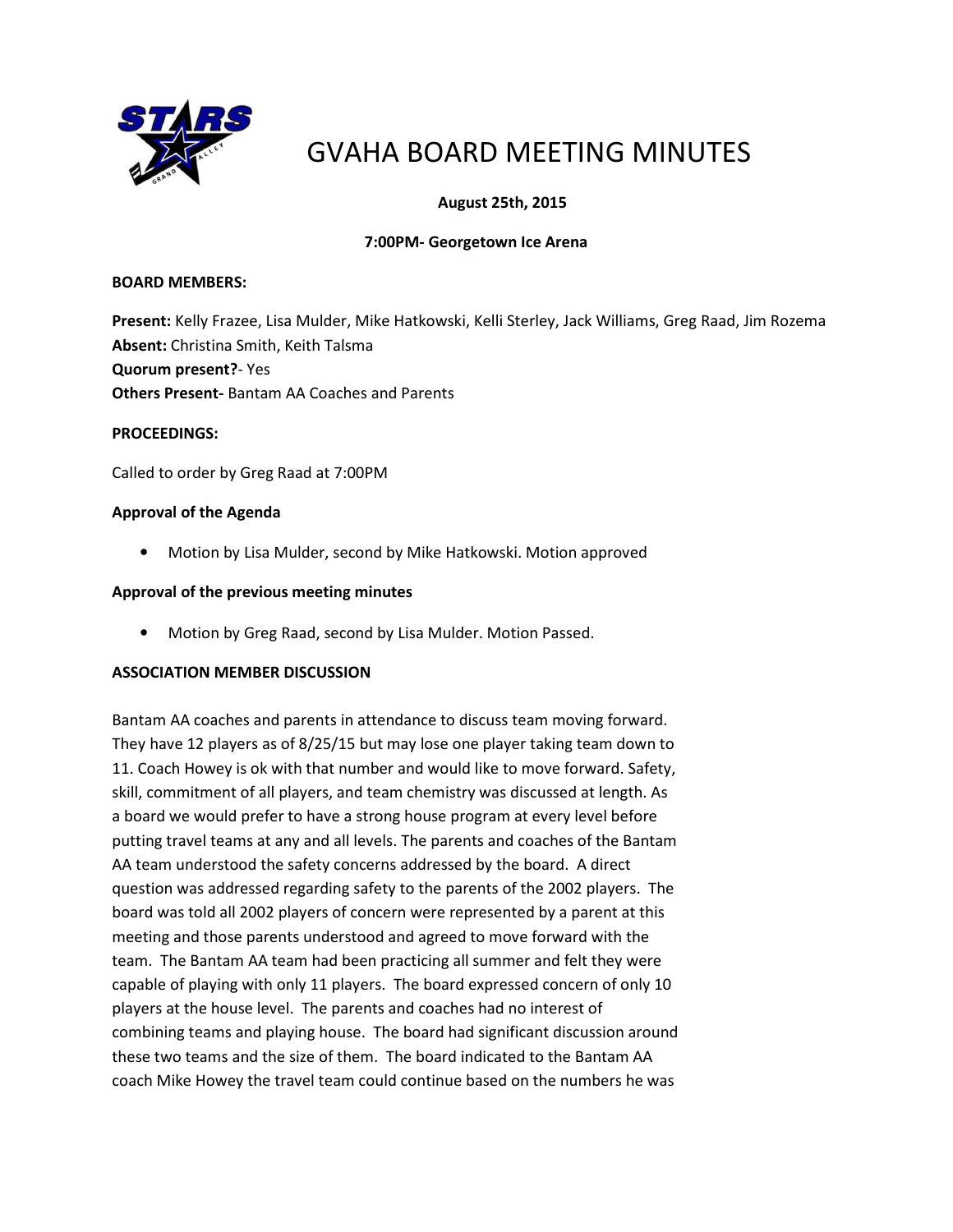indicating to us and the anticipated numbers for the house team knowing both teams would be smaller than desired rosters

## Secretary Report

• Nothing to report, Secretary absent from the meeting

## Treasurer Report

• Discussed scholarship opportunity for house GVAHA players. We have received 1 application. Committee of Greg Raad, Kelly Frazee, and Mike Hatkowski will review and decide on all future scholarship applications. We will set a deadline of August or September to have all paperwork in to qualify.

## Golf Outing Final Review

• GVAHA received donations of \$6,070.74 after expenses were paid the net proceeds were \$3,088.74. The golf committee of Lisa Mulder, Jack Williams and Mike Hatkowski decided to allocate \$500 in the general association fund to go towards the scholarship or dry land facility. The remaining proceeds were divided through the point system established for player credits. The families who contributed either by volunteering, donating or getting sponsors earned points. Total points earned for this outing were 45.5. Each point paid out \$57.50

## VP of Travel Report

- Jerseys have been delivered but laces are missing from all youth size jerseys due to a liability that we were unaware of at the time of ordering. All youth jerseys will not have the laces for the upcoming season.
- Warm-ups are in but are currently missing numbers on jackets and pants. Lisa will follow up with Amy at B&R.
- We discusses the possibility of accepting paypal or credit/debit cards for payment. Possibly using the township but we would need to reimburse for fees. Mike Hatkowski is going to look into this.

## VP House Report

• House Evaluations for Squirt teams will be Sept 8-10. We will have the ADM activity tracking reports available to parents at these skates. We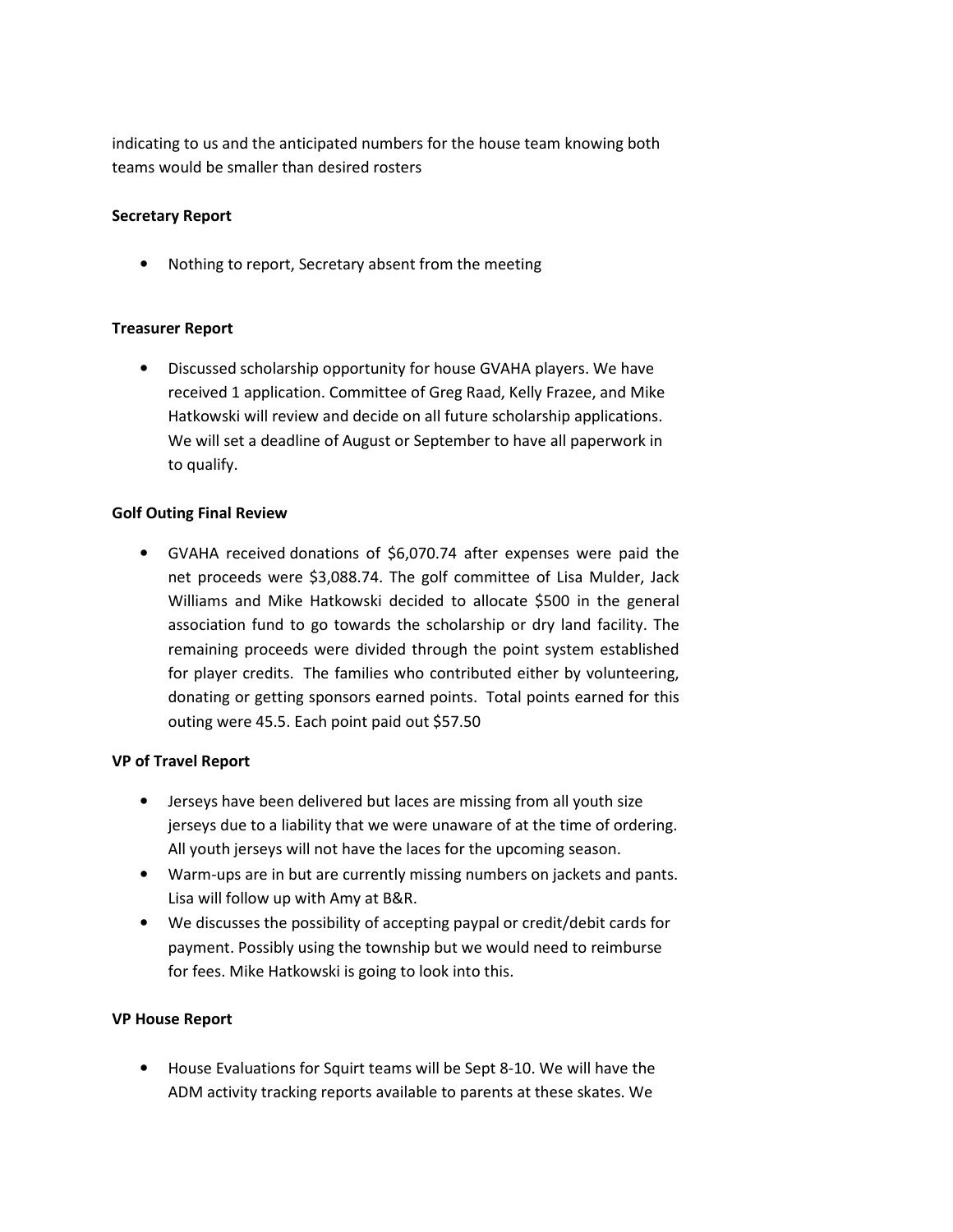will follow the push for the ADM model, especially with this "class" of skaters at the squirt level.

- No evaluation skates for PeeWee or Bantam due to anticipated player counts and likely fielding one team at each level.
- Star Parent meeting date discussed to be held during the squirt house evaluations. At this meeting we will go over what to expect as a parent of a GVAHA Player.

## Fundraising Report

• All upcoming events have been added to the GVAHA calendar. Stars Throw for Dough night with the Griffins has been set for December  $4<sup>th</sup>$ .

## Communications Director Report

• No report, Communications Director absent from the meeting.

## Township Representative Report

• Georgetown Ice Center will host the Adray PW Gold tournament February 12th-14<sup>th</sup>. We will need to staff the scorekeeper and clock personnel. We are hoping to host more tournaments and Mike is working with the Big Bear organization.

## MAHA Representative Report

- Greg Raad went to the last MAHA meeting and supplied a detailed booklet and report. Safesport needs to be done by all coaches and managers.
- No cell phones are allowed in the locker room and we discussed placing a bag at the entrance of each locker room for phones to be placed so none enter the locker room.
- MAHA districts are an "opt-in" tournament and will be held February  $5<sup>th</sup>$ -7 th .

## Hockey Director Report

• Jack reiterated the ideal, but not policy, for having a strong house program at every level before a travel team at each level. We discussed adding this to the mission statement but not making it a strict policy